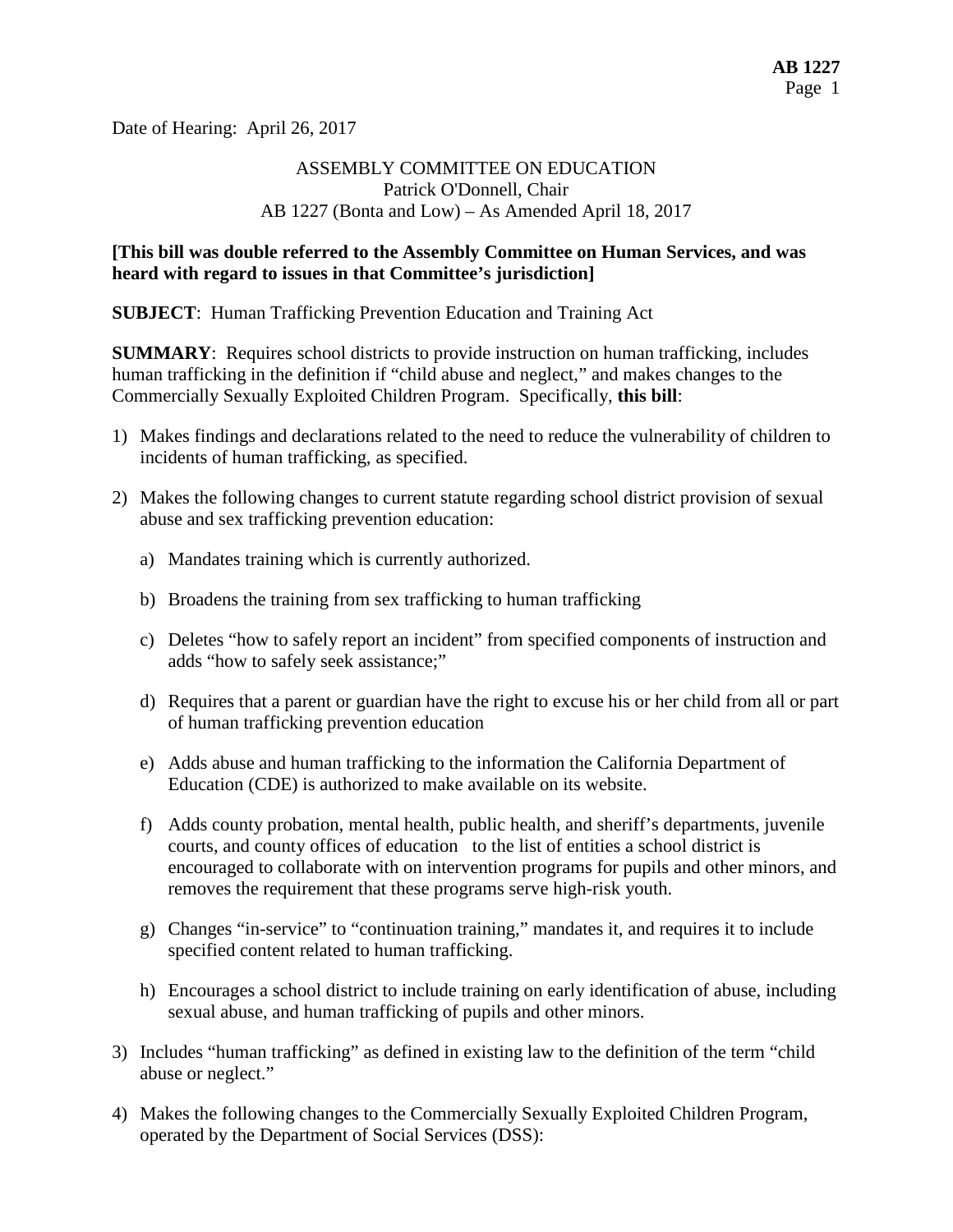- a) States that the program is intended to address children who may become (in addition to those who already are) victims of commercial sexual exploitation.
- b) Adds educators to those who are to provide training under the program and those who are trained through the program.
- c) Requires that training be conducted in consultation with county offices of education.
- d) Authorizes prevention activities provided under the program to include:
	- i. educating children (not only foster children) to recognize and help avoid commercial sexual exploitation, and states that counties may target educational activities to foster children who are at higher risk of commercial sexual exploitation.
- ii. engaging survivors of commercial sexual exploitation to participate in activities that may include education and technical assistance.
- e) Authorizes a participating county to measure the impact of its training and prevention education by surveying educators, county workers, and children.
- f) Requires that a participating county include documentation on collaboration with educational entities in a required plan.
- g) Requires that local educational agencies be included in multidisciplinary teams serving children through the program.
- h) Requires that county offices of education and county sheriff's departments be included in the team responsible for the development of interagency protocols.
- i) States that counties that developed a protocol prior to the inclusion of county offices of education and county sheriff's departments as required partners may, but are not required to, revise protocols to reflect input by these entities.
- j) Changes the date, from June 1, 2015 to June 1, 2018, by which the DSS must ensure that the Child Welfare Services/Case Management System is capable of collecting data concerning children who are commercially sexually exploited, as specified.

#### **EXISTING LAW**:

- 1) States that a school district may provide sexual abuse and sex trafficking prevention education.
- 2) Defines, for purposes of the section, "sexual abuse and sex trafficking prevention education" to mean instruction on the prevalence and nature of sexual abuse and sex trafficking, strategies to reduce their risk, techniques to set healthy boundaries, and how to safely report an incident.
- 3) States that a parent or guardian of a pupil has the right to excuse his or her child from all or part of sexual abuse and sex trafficking prevention education, and assessments related to that education.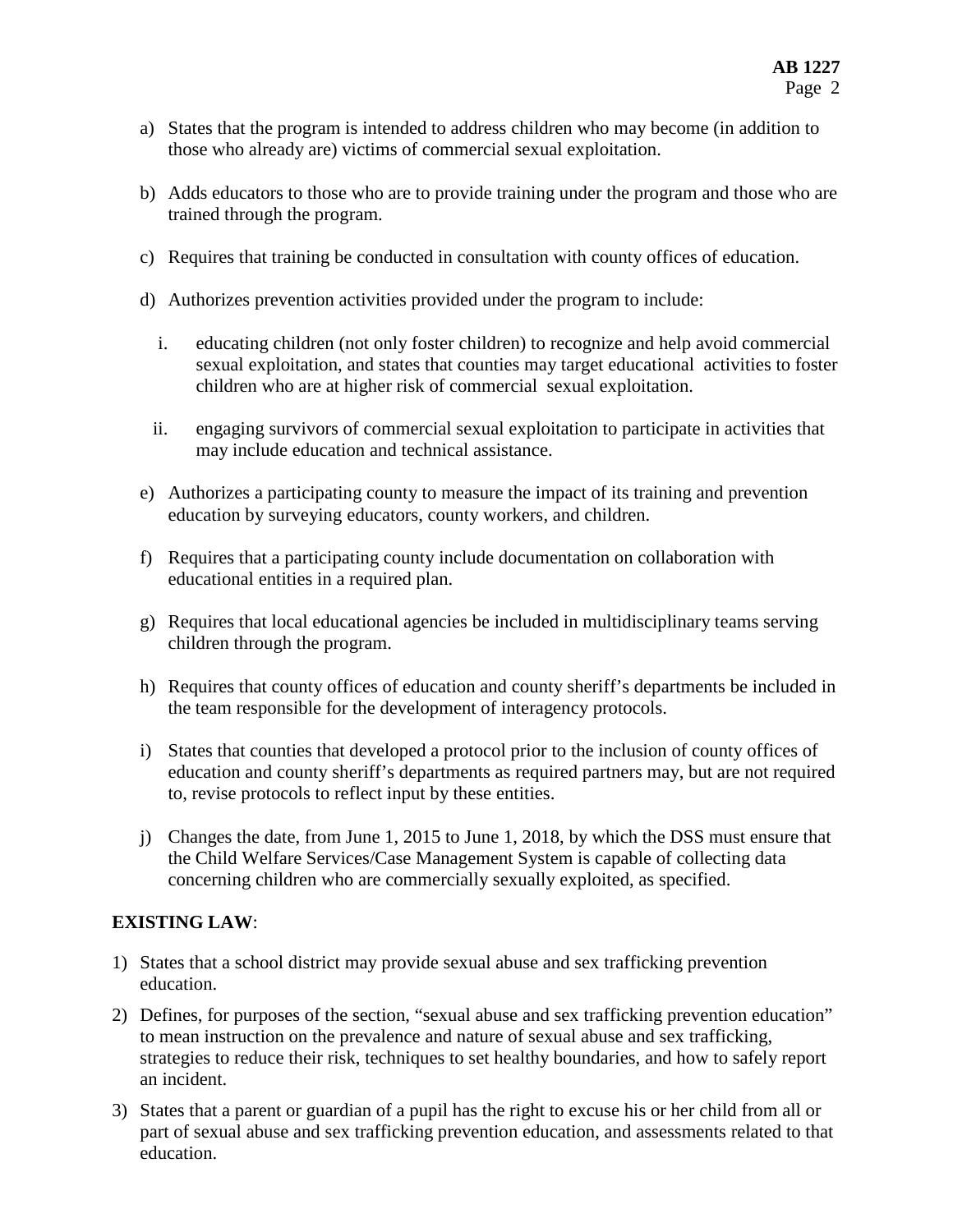- 4) Authorizes the California Department of Education (CDE) to make available on its website resources on sexual abuse and sex trafficking prevention for professional learning purposes, and relevant materials for parents and guardians of pupils.
- 5) Encourages school districts to collaborate with law enforcement on intervention programs for high-risk pupils and minors.
- 6) Authorizes in-service training to be conducted periodically to enable school district personnel to learn about new developments in the understanding of sexual abuse and sex trafficking, and to receive instruction on current prevention efforts and methods.
- 7) Encourages school districts to include training on early identification of sexual abuse and sex trafficking of pupils and minors. (EC 51950)

# **FISCAL EFFECT**: Unknown

## **COMMENTS**:

*Need for this bill:* According to the author's office: "To date, efforts to combat human trafficking have focused largely on after-the-fact services for victims and legislation designed to stiffen penalties for perpetrators. While admirable, neither of these attacks the problem at the root cause where both the human and financial costs can be dramatically reduced or eliminated. The goal of prevention education is to not only identify students who are actively being trafficked, but also reduce the number of students who become victims, buyers, or traffickers.

It is necessary for counties to implement comprehensive prevention education and training procedures in order to reduce incidents of human trafficking. Training teachers and administrators about the signs of human trafficking and their county's response protocol can help provide the tools necessary to identify when a child is at risk of being trafficked and connect them with the services they need.

Prevention education serves a three-fold purpose for students who are vulnerable to human trafficking. First, when delivered on a large scale across multiple communities, it provides a common baseline for students to understand modern day slavery and human trafficking. Second, it helps students recognize human trafficking when they see it. This is a crime that can hide in plain sight—trafficking victims will often continue to go about their daily routines while they are being trafficked. Teaching other students and teachers how to recognize the types of victims creates critical mass of eyes and ears in our school system. Finally, prevention education helps students directly avoid becoming victims of trafficking themselves. The techniques traffickers use are subtle and clever. However, once known, they become obvious and simplistic. When students learn in the classroom about the tactics of traffickers, they become immediately recognizable to anyone who has gone through the program. Prevention education can also help avoid the mental health impacts and chronic absenteeism that result when a student becomes a victim of human trafficking."

*Human trafficking and schools*. According to the California Department of Justice, "human trafficking is a modern form of slavery [which]…involves controlling a person through force, fraud, or coercion to exploit the victim for forced labor, sexual exploitation, or both."

In 2015, the U.S. Department of Education released a report titled "Human Trafficking in America's Schools" which argued that "everyone who is part of the school community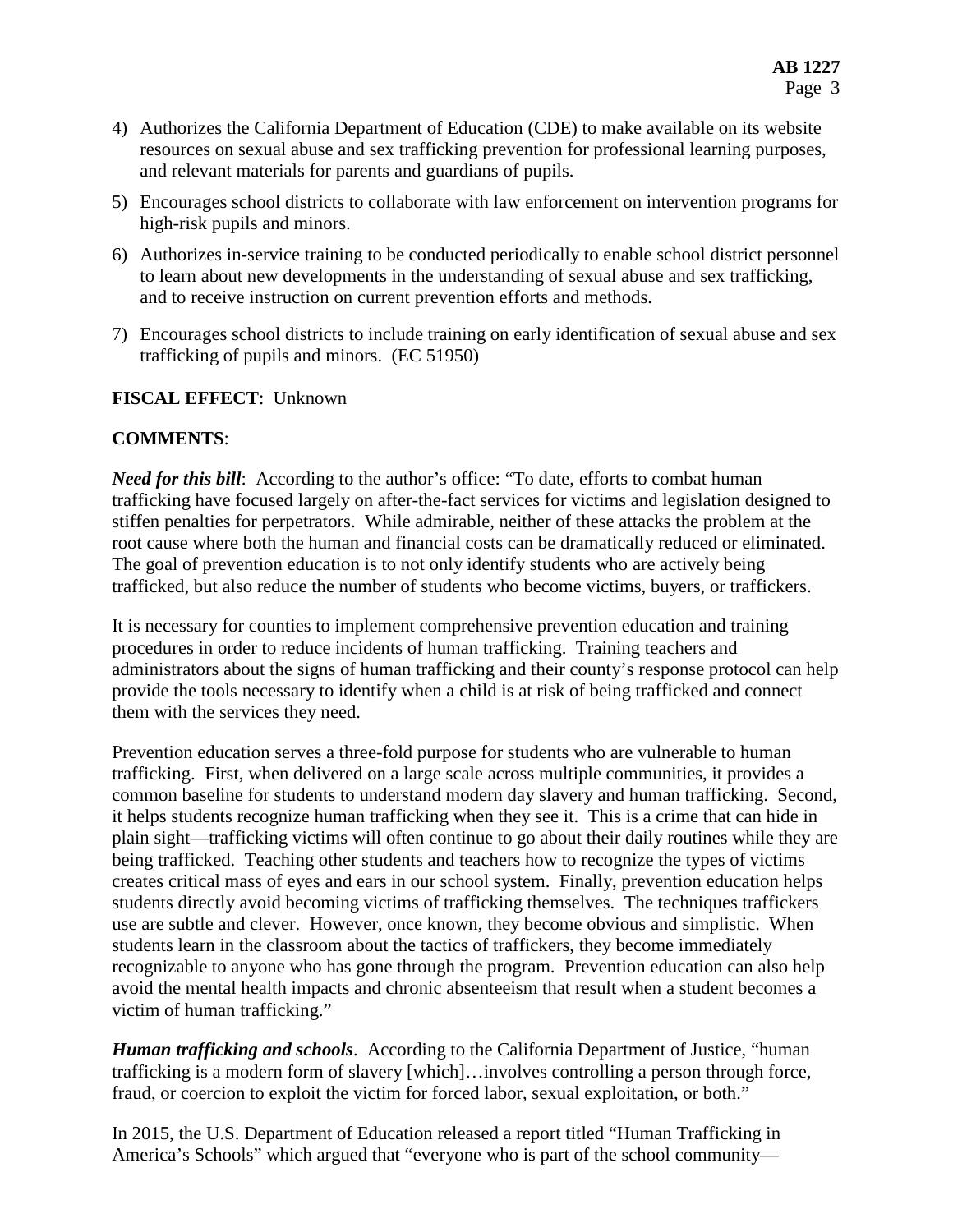administrators, teachers, bus drivers, maintenance personnel, food service staff, resource officers, and other school community members—has the potential to be an advocate for child victims of human trafficking." The report noted that in order to maintain healthy school environments, school personnel should be knowledgeable about the signs and symptoms of trafficking, ways to support disclosure, and the steps to take when there is a suspicion of trafficking.

The report noted that many victims experience severe physical, emotional, and psychological trauma, which may manifest as problematic behaviors, such as aggression and truancy. Trafficking is also associated with learning disabilities.

The report recommended that, to have an effective anti-trafficking protocol, schools should, at a minimum:

- develop, adopt, enforce, and implement a policy to address child trafficking
- make sure all school personnel are properly trained on the policy
- make certain campus security is in place so that all visitors are screened
- provide programs and roles for parents and guardians to make them part of their children's safety and security, both at school and while going to and from school
- assess the environmental structure and take every possible step to help make it safe
- partner with local law enforcement experts to provide a parent awareness program on the dangers and warning signs of child sex trafficking
- partner with local law enforcement agencies to protect the routes that students use to travel to and from schools

*Sex trafficking research in San Diego high schools.* A study conducted through University of San Diego and Point Loma Nazarene University of gang-related sex trafficking was released in 2015. This research was the first to use schools as a source of data for sex trafficking research. The study included focus groups at 20 area high schools and found that between 8,830 and 11,773 victims, mainly girls, were trafficked in San Diego County each year.

All of the 20 San Diego high schools confirmed that recruitment of their students for sex trafficking was occurring. School personnel reported a total of 69 distinctly named gangs, of which 31 were seen as involved in sex trafficking. In total, the high school staff in 20 high schools across the county identified 417 reported victims along with an additional 60 suspected victims in the past 5 years (averaging approximately 95 victims at least suspected per year).

The study's authors recommended that San Diego County increase resources for the training of school personnel in identifiers and protocols, as well as awareness training for students from middle and high schools.

*Role of educators increased in the Commercially Sexually Exploited Children (CSEC) Program.* According to the Assembly Human Services Committee, in 2014, SB 855 (Senate Committee on Budget and Fiscal Review), Chapter 29, Statutes of 2014, created the CSEC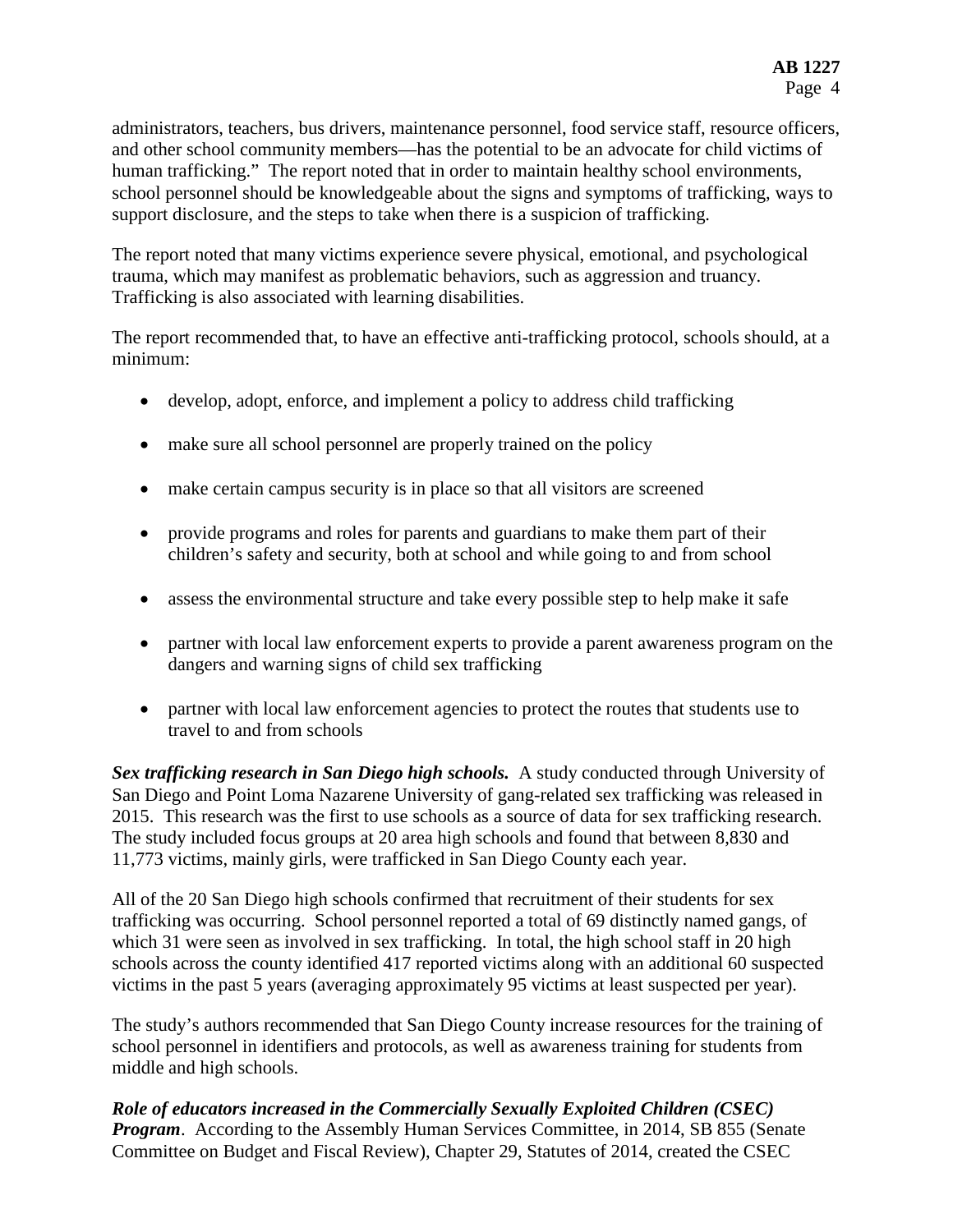Program, which is an optional program for counties that provides funds for prevention and intervention services related to children who are victims of commercial sexual exploitation. SB 855 also required the state to track various data points and report to the Legislature information no later than April 1, 2017, including the number of children who are CSEC, the risk factors associated with commercial sexual exploitation of children, the types of services required by CSEC, and the barriers to serving CSEC victims. Current law requires states to submit data to the federal government with regard to the CSEC. The 2014-15 Budget Act appropriated \$5 million General Fund for the CSEC program, and in fiscal year 2016-17, the CSEC Program received a total of \$14 million in state funding.

This bill increases the role of educators in the program. It requires that participating counties provide training for educators for the purposes of identifying, intervening, and providing case management services to children who are victims of commercial sexual exploitation and human trafficking. The bill requires that prevention activities include educating students in schools to help them recognize and avoid human trafficking, and allows counties to target educational activities to children who are at a higher risk of human trafficking. The bill also requires county offices of education to be included in teams responsible for the development of interagency protocols, among other requirements.

*Curricula on human trafficking.* The author identifies a human trafficking curriculum called PROTECT as a model for instruction in human trafficking required by this bill. The PROTECT curriculum offers modules designed to be delivered sequentially in  $5<sup>th</sup>$ ,  $7<sup>th</sup>$ ,  $9<sup>th</sup>$  and  $11<sup>th</sup>$  grades. The goal of the curriculum is to identify victims at the earliest possible stage, reduce the vulnerability of all children to human trafficking, and empower children to conquer these kinds of challenges in their own lives. The modules provide a comprehensive understanding of the dangers, signs and historical roots of human trafficking. Other curricula are offered by the Frederick Douglass Family Initiatives, Love146, and many other organizations.

*Health curriculum framework under revision, will incorporate sex trafficking content.* The state's health framework was last revised in 2003. It does not reflect the state's current health content standards, which were adopted in 2008.

Work on revising of the health framework was initiated in 2008. In 2009 the state's fiscal emergency halted all work on instructional materials adoptions and framework revisions until the 2013-14 school year by AB 4 X2 (Evans) Chapter 2, Statutes of 2009. That suspension was later extended until the 2015-16 school year by SB 70 (Committee on Budget), Chapter 7, Statutes of 2011. CDE reports that the framework is now scheduled for adoption by the SBE in 2019.

The health curriculum framework revision is now underway, and final adoption by the SBE is scheduled for May, 2019. Four focus group meetings were held in the fall of 2016. The Curriculum Framework and Evaluation Criteria Committees have been chosen, and will be holding meetings between May, 2017 and January, 2018.

The Budget Act of 2016 includes \$362,000 in one-time funds for the revision of the health framework, editorial charges associated with the development of the science framework, and the operational expenses of the IQC. The 2016 budget also includes \$135,000 for the CDE to contract with a researcher/writer with expertise in sex trafficking and sexual abuse to draft a section of the health framework for consideration by the IQC. This appropriation is related to SB 1165 (Mitchell), Chapter 713, Statutes of 2014, which requires the IQC to consider including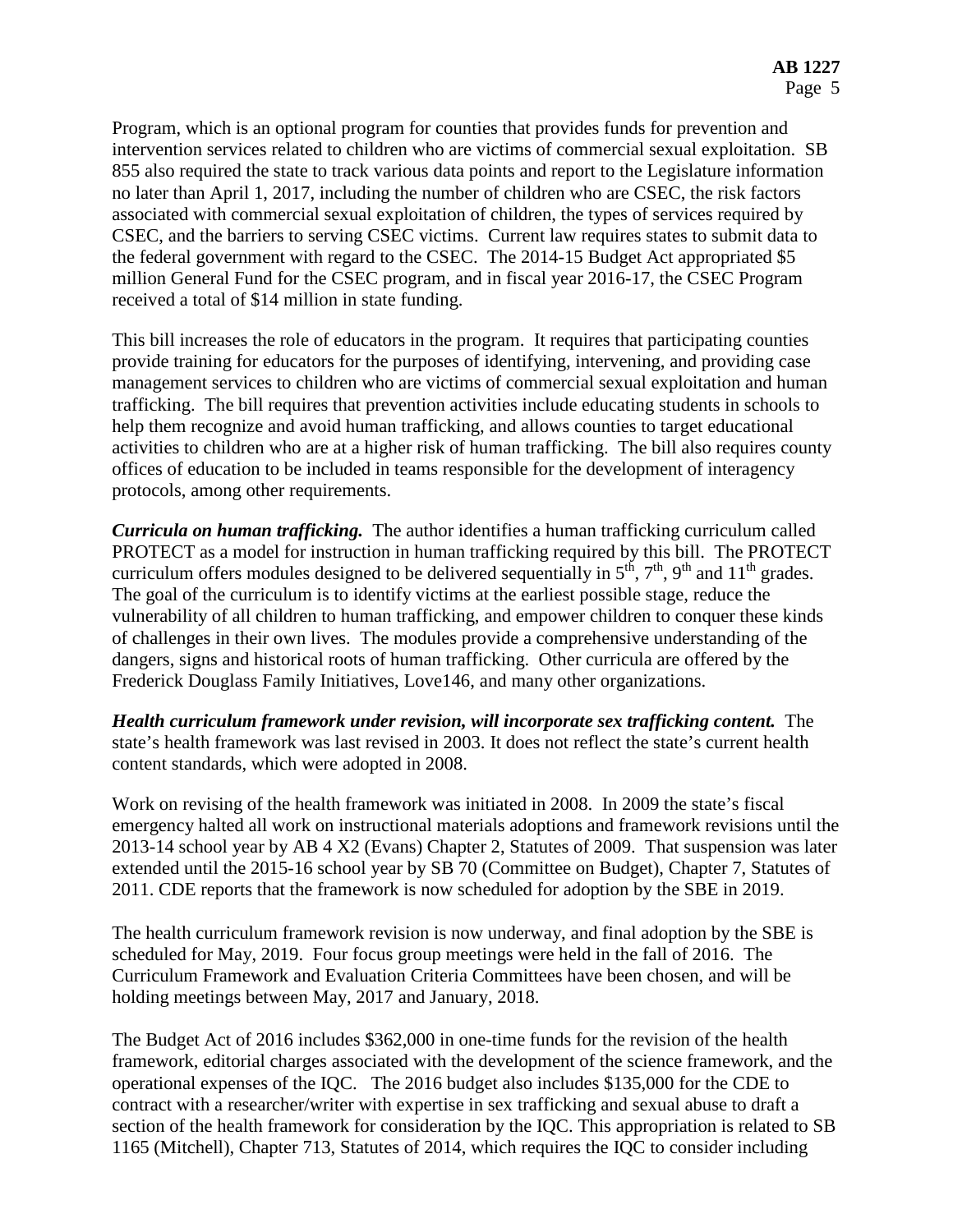sexual abuse and sex trafficking prevention education in the health framework when it is next revised.

*Status of comprehensive sexual health mandate implementation.* While the mandate to provide comprehensive sexual health education, including instruction on sex trafficking, has been effective since January 1, 2016, instructional materials aligned to the content required by law will not be adopted until well after the Health Curriculum Framework is completed and adopted in May, 2019.

In the interim, schools are required by law to provide this instruction, and school districts may look to the CDE for guidance on how to meet the requirements of the law. The CDE website currently says only that new legislation has been enacted which will change sexual health education, that the law goes into effect January 1, 2016, and to check back for updates. Another page states that the content is under review.

At least one independent organization has developed curriculum materials and a compliance checklist to assist school districts in meeting the requirements of the law. However, as AB 329 included significant revisions to content and instruction, and as school districts look to the state for guidance, *the Committee may wish to consider* whether the state is providing sufficient information to school districts on the requirements of the law.

*Recommended amendments.* The section proposed to be amended by this bill predates a major reform in sexual health education established by AB 329 (Weber) of the 2015-16 Session (known as the California Healthy Youth Act). That measure requires instruction once in middle and once in high school in a comprehensive list of sexual health topics, including instruction related to sex trafficking.

Human trafficking refers both to sex trafficking and labor trafficking. Amending the California Healthy Youth Act to broaden sex trafficking to human trafficking would accomplish the author's goal of mandating instruction in this topic, while including it in an already mandated part of the curriculum, and would incorporate established requirements related to parental consent, qualifications and training of personnel delivering the instruction, and would provide for the natural integration of this content into the Health curriculum framework in the appropriate grades.

For these reasons, *staff recommends that this bill be amended* to move the section proposed to be amended into the California Healthy Youth Act, broadening "sex trafficking" to "human trafficking," and modifying existing law to conform to the requirements of that Act.

*Related and prior legislation.* AB 329 (Weber), Chapter 398, Statues of 2015 requires schools to provide comprehensive sexual health education in grades 7-12, and modifies the currently required components of sexual health education and HIV/AIDS prevention education.

SB 1435 (Jackson) Chapter 633, Statutes of 2016 requires, when the health curriculum framework is next revised after January 1, 2017, the Instructional Quality Commission to consider including comprehensive information for kindergarten and grades 1 to 8, inclusive, on the development of healthy relationships, as specified.

SB 1165 (Mitchell), Chapter 713, Statutes of 2014, requires the IQC to consider including sexual abuse and sex trafficking prevention education in the health framework when it is next revised.